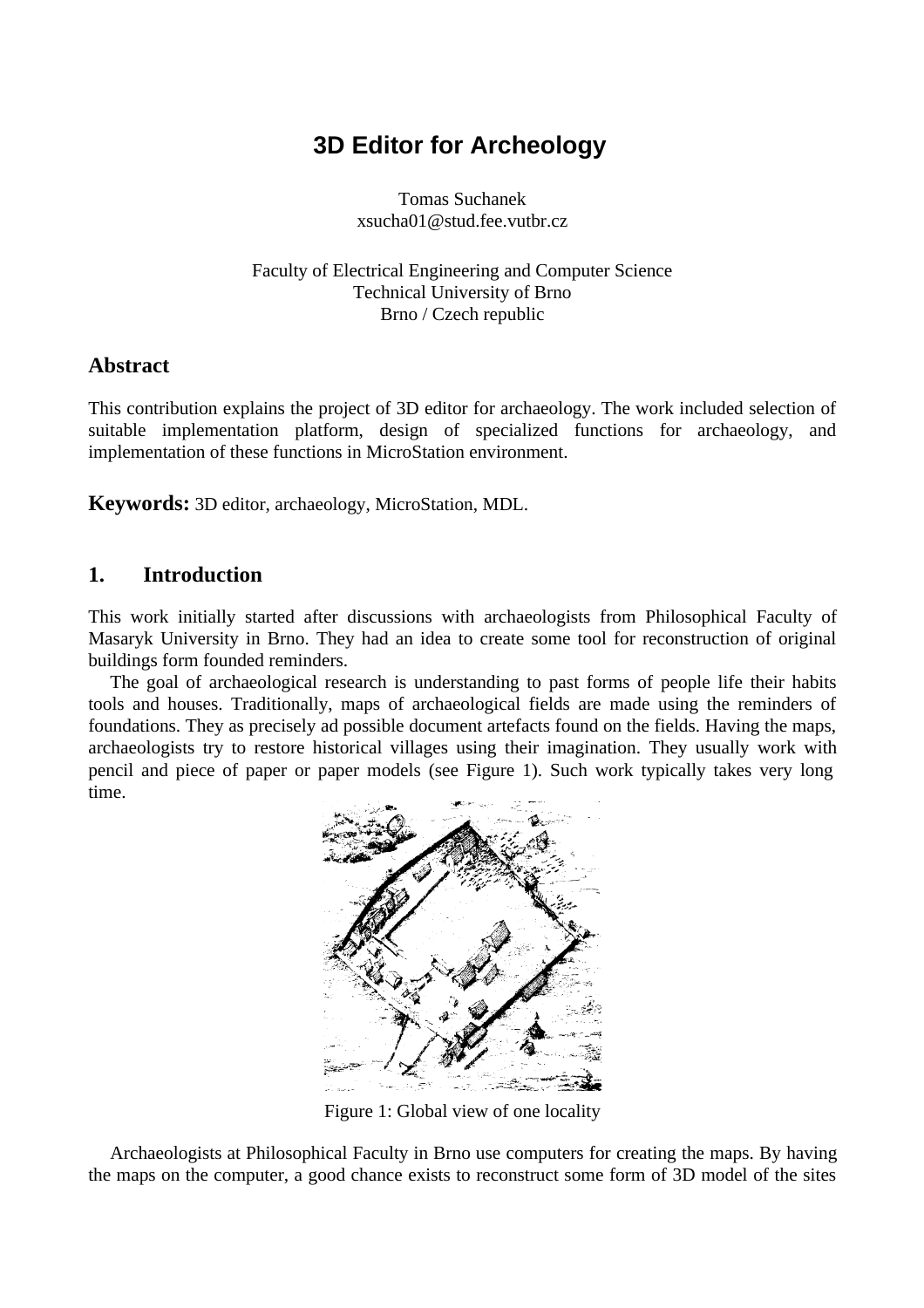and eventually to visualise it. Unfortunately, the process of creation of the 3D model form the map, cannot be fully automatic due to shortage of the height information; however, computer can be used to make the user-assisted process of creation of 3D model easy by automation of typical operations. Such models could be visualised delivering the results and possibilities that were previously totally unimaginable – starting from "common" realistic display and enabling functions such as computing light parameters form information about placement on the Earth and time. Such functions can be very important in studies of the functionality of the buildings, e.g. for study of various religious ceremonials.

Another product of this work is a tool that makes easy creation of 3D model for archaeologists. The above described editor can also be used for reconstruction of complete villages (groups of buildings). The editor was named ArcheoBuilder.

## **2. Selection of implementation platform**

During creation of the editor was needed to select an appropriate platform for implementation. Two systems were considered. AutoCAD from Autodesk and MicroStation from Bentley Systems and Intergraph.

AutoCAD is multifunctional CAD system expanded typically in general engineering. AutoCAD is implemented only on PC architecture (Windows NT, MS-Windows, MS-DOS). It provides all typical operations for 2D design. For 3D design, it provides possibility for modelling surfaces and solid bodies (see Figure 2) by using predefined objects or by rotation and projection of 2D objects. AutoCAD includes an embedded programming tool called AutoLisp. It is an analogy to traditional functional language Lisp. It is, however, not very comfortable for application development.



Figure 2: User interface of AutoCAD R14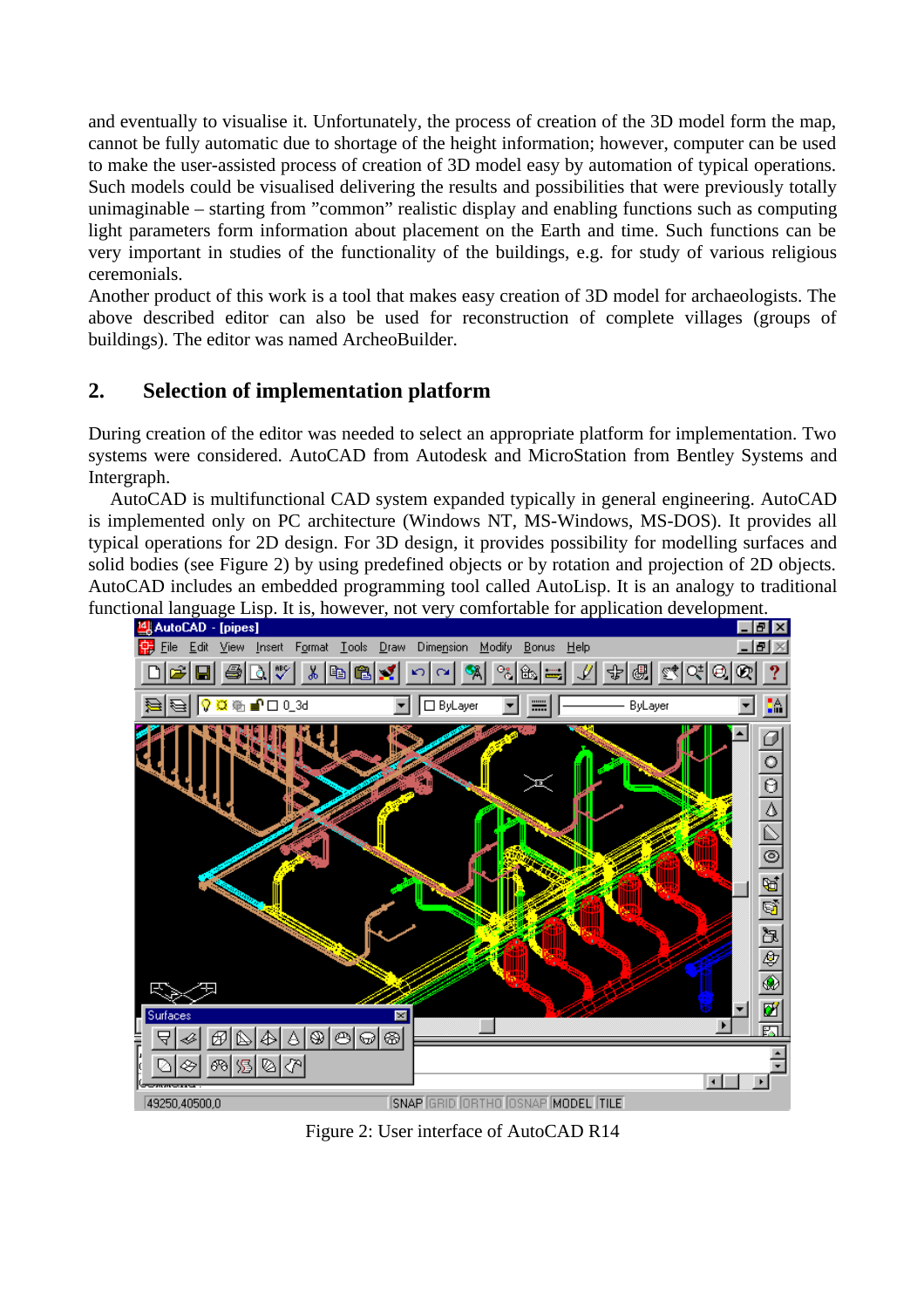MicroStation is multifunctional CAD system, too. But it is expanded typically in building industrial blocks, architectural structures and surveys. It is implemented on several computer platforms (Unix, Windows, DOS). For 2D design, it provides all common operations including modeling B-spline curves. MicroStation allows connection drawings to some large database systems. For 3D design MicroStation provides only modeling of surfaces (see bottom left part of Figure 3). Solid objects are represented by their surface. This fact can cause problems in modeling of buildings where it is needed to know solid parameters of modeled bodies for simulation mechanical properties. But commercial supplements exist than professionally solve this problem (e.g. MicroStation Modeler). For developing applications is programming language MDL embedded into MicroStation. MicroStation Development Language (MDL) a complete development environment is available that lets applications take full advantage of the power of the MicroStation CAD engine.



Figure 3: User interface of MicroStation 4.0

Finally, MicroStation was chosen as the implementation platform for the following reasons:

- It is used at Philosophical faculty in Brno for drawing maps,
- $\bullet$  It has better programming tools (see chapter 0),
- It is supported at more platforms,
- It is better oriented to architecture

## **3. MicroStation Development Language - MDL**

MicroStation Development Language (MDL) is a complete development environment that lets applications take full advantage of the power of the MicroStation CAD engine. MDL can be used to develop simple utilities, customized commands, or sophisticated commercial applications for vertical markets. With MDL, you can: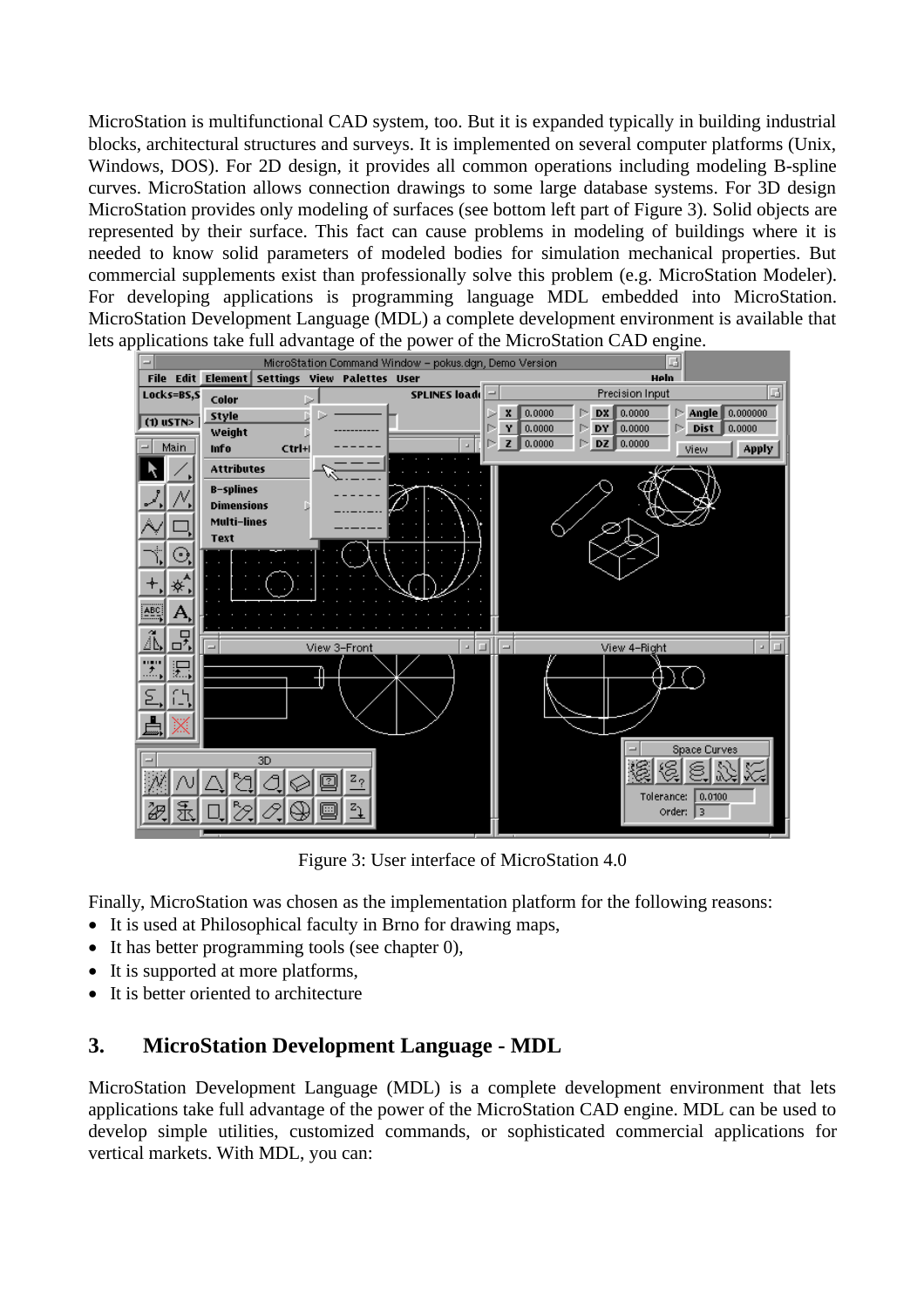- Develop tightly integrated interactive applications that run inside MicroStation and "look and feel" like a part of MicroStation. In fact, many features of MicroStation are implemented as MDL applications.
- Develop applications that can be easily ported between hardware platforms. MDL removes, to the extent possible, the typical concerns with the graphics subsystem, operating system, and CPU. Porting an MDL application typically involves just transferring source files to the new platform and rebuilding.
- Enable user interface-related data to be organized for efficient translation for foreign language markets.
- Have MicroStation serve as the "CAD operating system," providing the same type of support to CAD applications as the operating system does to non-graphic applications. MicroStation loads and executes MDL applications.[1]

#### **3.1 Components of MDL**

MDL supplies the following:

- A complete implementation of C. The MDL compiler compiles C source files into pseudocodes understood by MicroStation.
- A pseudocode interpreter inside MicroStation that executes MDL programs.
- A complete development environment, including the following tools:
	- $\Rightarrow$  C compiler, librarian, and linker
	- $\Rightarrow$  Resource compiler and librarian
	- $\Rightarrow$  Source level debugger
	- $\Rightarrow$  Make program
- A runtime library of over 1750 built-in functions -- functions that are part of the MicroStation executable. Built-in functions run at full compiled speed and are the same functions used internally by MicroStation's own commands. These built-in functions are essential for applications to work seamlessly with MicroStation and other applications. MDL programmers use the same tools as MicroStation developers to create commands.
- Access to built-in variables. Much of MicroStation's global data is available to MDL programs as built-in variables. Header files define the data structures of built-in variables.
- Hooks (pointers to functions) to modify MicroStation's behaviour. There are many places where applications can use MDL to modify MicroStation's behaviour. An application can designate one of its functions as a hook and cause MicroStation to call that function when certain events occur.
- A runtime environment that provides standard operating system functions such as file access, memory management, and memory protection.
- Tools for developing a platform-independent graphical user interface including dialogue boxes, pull-down menus, and palette menus. The user interface toolbox insures that the same dialogue box code will work on all platforms.
- The resource manager lets you separate your application's code and data. The Resource Manager controls data that is not actually included in the C program. The Resource Manager includes a Clike language used for defining data, a Resource Compiler for compiling definitions, and a library of MDL built-in functions used to access data contained in resource files. The type of data managed by the resource manager includes dialogue box definitions, messages, and prompts.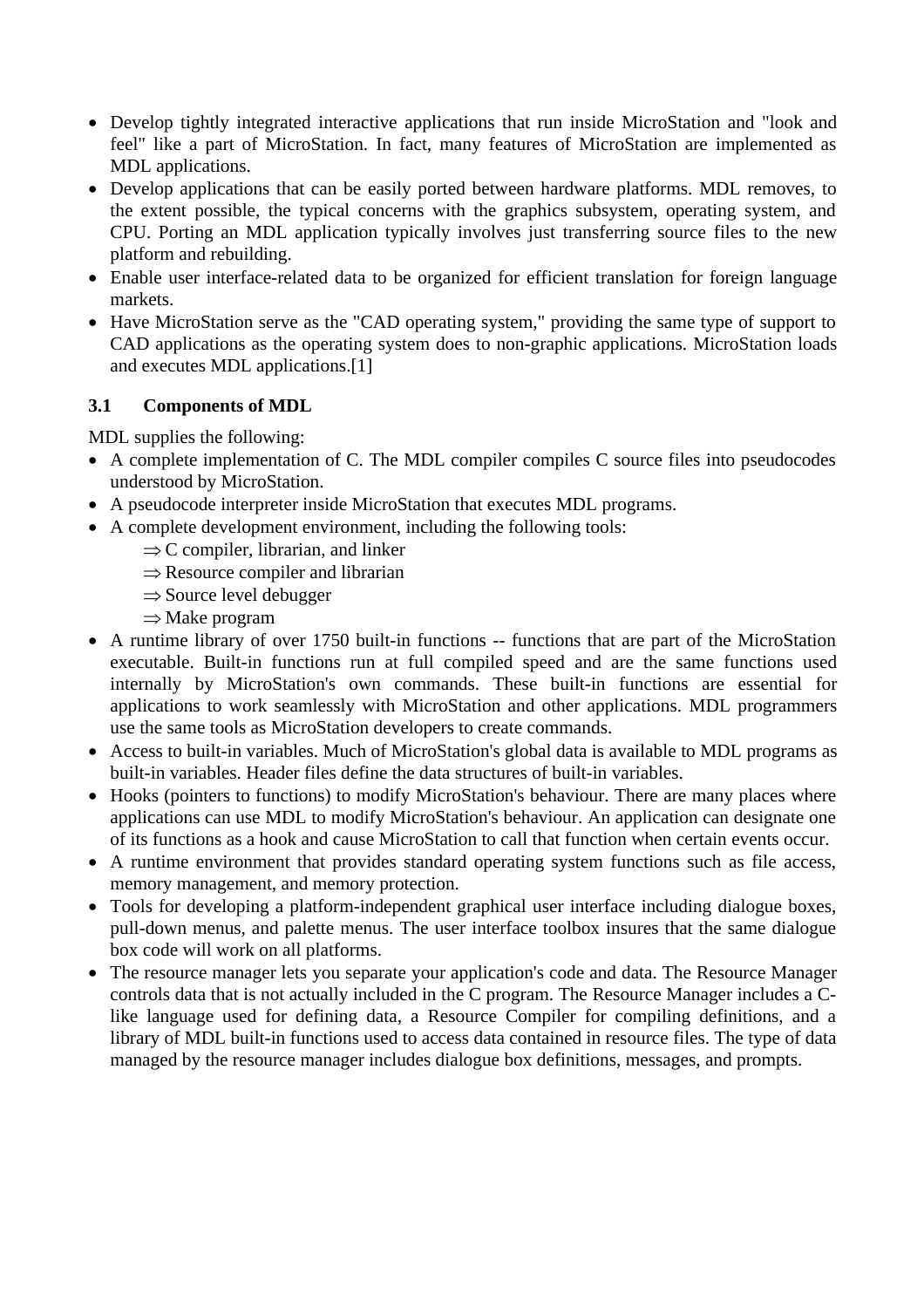# **4. Editor functions**

The most needed functions for archaeological reconstructions that were selected for implementation are the following:

- $\bullet$  Insert a stock In the place where map contains small circle, it is possible that a stock was originally inserted to the ground. Such places can be placed "randomly" in the space. Archaeologist working with ArcheoBuilder only will select the appropriate circles and enter height of the stocks. Editor automatically inserts the stocks to the drawing.
- Insert a palisade (see Figure 4) or a fence (see Figure 5) In the place where map contains some slightly oblong oval, a palisade could have existed (a set of stocks). The editor automatically generates the set of stocks and places it to the place selected by archaeologist.



Figure 4: Palisade Figure 5: Fence



- Projection of wall Only the bottom part of old buildings comes down. This occurs in the map as a platform of buildings. It is needed to project circuit wall form the platform.
- Place a roof Archaeologist working with ArcheoBuilder enters three points, height, and the type of roof. The editor places the roof automatically. Some roof types can be seen in Figure 6 - Figure 11.





Figure 8: Loghouse Figure 9: Loghouse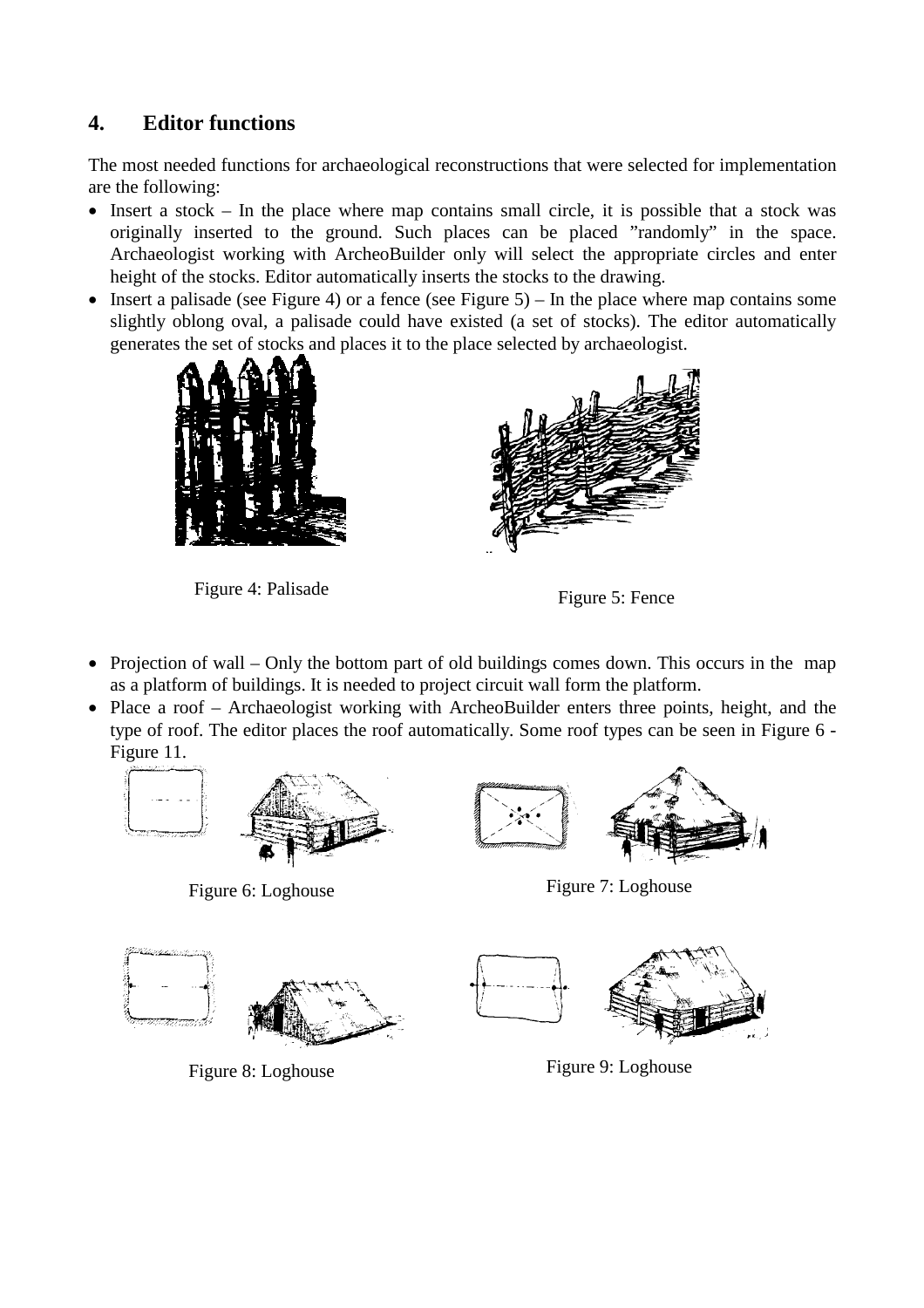

Figure 10: Loghouse Figure 11: Loghouse

- Texture mapping To achieve good rendering results, it is recommended to use texture mapping. For example, texture of stones is used on the stoned wall. ArcheoBuilder maps attach texture to each surface automatically. Archaeologist can change texture for better effect.
- Insert a predefined objects In the place where certain symbol is located, a predefined object can be placed (see Figure 12-Figure 15). Some objects are predefined, others can be assembled by the user. This is the way to extend the editor capabilities.



Figure 12: Hey storage Figure 13: Grate





Figure 14: Stone oven Figure 15: Loam oven

These functions were designed in co-operation with archaeologists at Philosophical faculty of Masaryk university in Brno. They believe that they can process most of the data from their excavations using the above functions. Of course, other changes and general editing of the drawings will be possible through common functions of MicroStation.

## **4.1 System functions**

Other important features of ArcheoBuilder

 3D drawing detection – This function is important from the view point of MicroStation itself. When 3D features of the system are to be exploited, user should explicitly ask for it at the time of creation of the drawing. Running ArcheoBuilder with 2D drawing is, of course, meaningless and executing 3D commands on 2D drawing causes errors.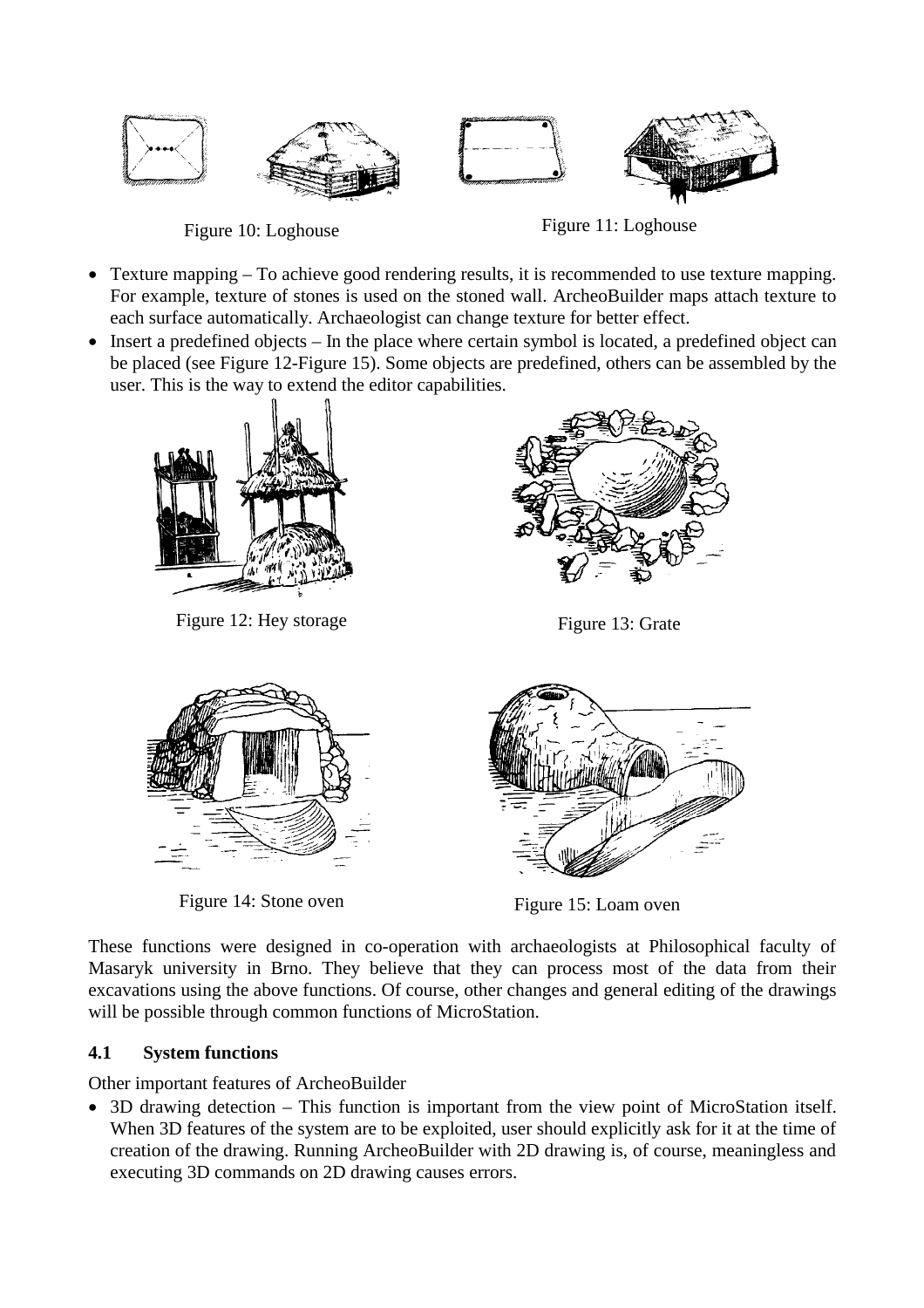- Tool palette This function is important from the archaeologist's view point. The palette includes also dialog boxes in which user can assign real dimensions to the objects that are being created. In fact, palette forms the "face" of the program (see Figure 16).
- Attaching MDL application to the drawing This feature speeds-up the work with drawings for the user who is working with one model for most of the time. A "starting element" is included in the drawing and is executed on opening the file. In our case, the application is ArcheoBuilder.
- Finishing the application The application could be explicitly finished by pressing appropriate button, or it is finished automatically on closing the drawing.



Figure 16: The ArcheoBuilder application

**4.2 Example of usage**



Figure 17: Map of decision